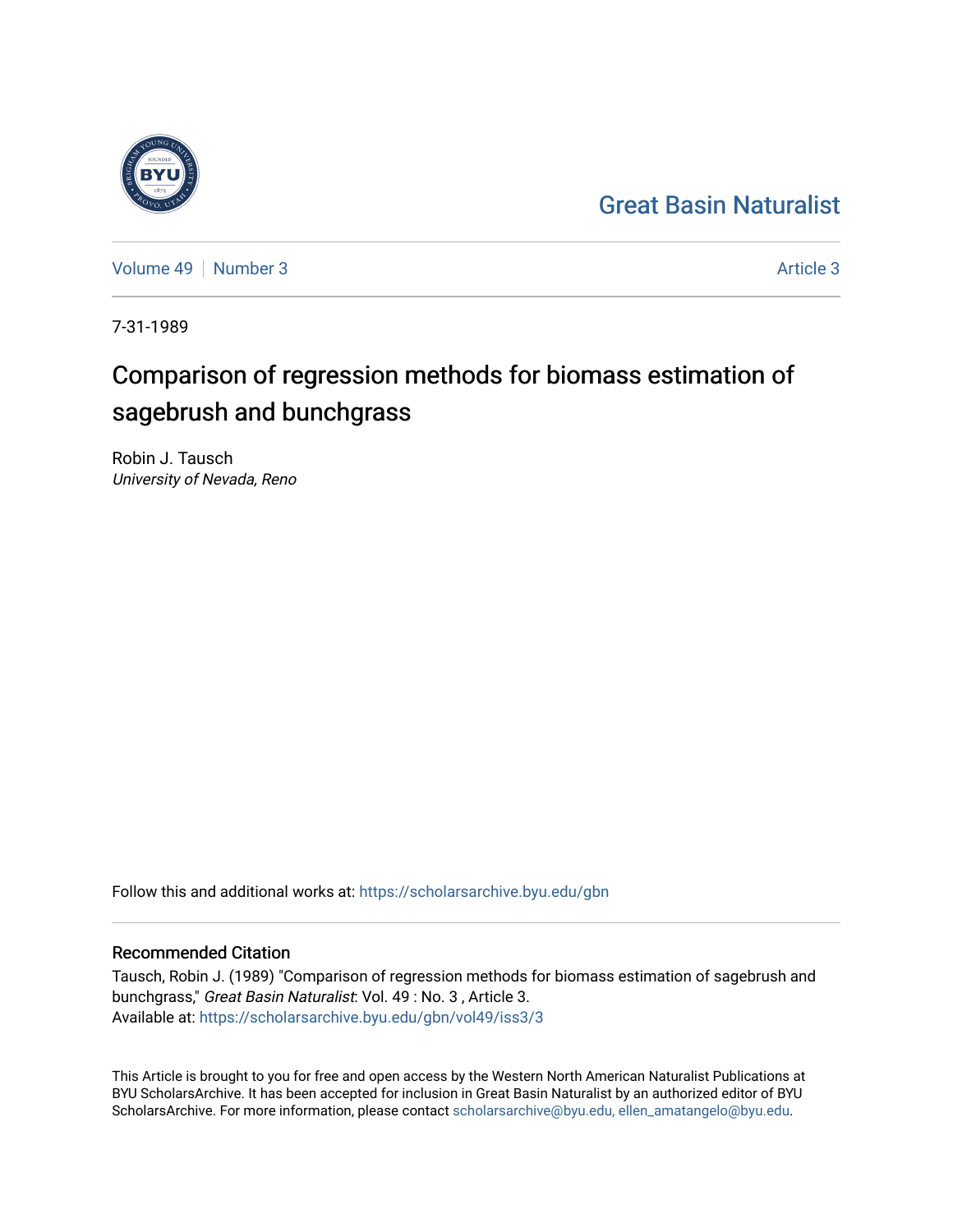#### COMPARISON OF REGRESSION METHODS FOR RIOMASS ESTIMATION OF SAGERRUSH AND RUNCHGRASS

#### Robin J. Tausch

Abstract. —Regression analyses for plant biomass estimation from physical measurements of individual plant dimensions that are nonlinear have generally used some form of the allometric equation. Use of this equation has most often involved logarithmic transformation of the variables (power regression). Transformation, however, introduces systematic bias into the analyses. Power regression was compared with a bias correction technique and with nonlinear regression for the prediction of the total foliage biomass (phytomass). Crown volumes of one sagebrush and one perennial grass species were used for these evaluations. The bias correction factor was uniformly applied to all the predicted values from power regression. Nonlinear regression avoided this bias by not requiring logarithmic transfor mation. It was also consistently less variable than either power regression or the correction factor method in estimating actual total phytomass by the allometric equation and equivalent or better in accuracy. The correction factor technique consistently gave the poorest predictions of the methods evaluated. Standard linear regression worked as well for the bunchgrass as the best method based on the allometric equation. Predictions were generally better when sample sizes used to derive the regression equations represented the range of plant size and variability in the data for which the phytomass was estimated.

Biologists often find it necessary to estimate the biomass or productivity of plant species on specific land areas (Payandeh 1981). Because biomass isdifficult and expensive to collect, it is often estimated based on regression rela tionships between biomass and physical measurements of the individual plants (Tausch 1980, Tausch and Tueller 1988). Because these relationships are generally nonlinear, logarithmic transformation of the variables (power regression) has traditionally been used (Sprugel 1983). Transformation greatly simplifies the calculations because standard least squares techniques for linear regression can be used. Systematic bias, however, is intro duced into the results (Baskerville 1972, Payandeh 1981, Lee 1982, Sprugel 1983). Transformation also results in difficulties in evaluating the usual measures of goodness of fit (Payandeh 1981, Chivenda and Kozak 1982).

Several techniques for correcting the bias introduced by transformation have been pro posed, but two have been the most commonly applied. The first is an upward correction factor uniformly applied to all the predicted values from power regression (Lee 1982, Sprugel 1983). Second is the use of nonlinear regression not requiring logarithmic transfor mation of the data values (Payandeh 1981,

Chivenda and Kozak 1982). Any correction method should be simultaneously applied along with power regression. The results should be compared using independent data to test for the presence and correction of bias (Schlaegel 1981, Brand and Smith 1985).

Tests for bias correction have focused on the estimation of the weight of individual plants. When these tests are used by biologists, however, individual plant weights are often summed for determination of total plant weight on an area basis. The objectives of this study were to compare the standard power regression with corrected power and with nonlinear regression for estimating the total phytomass on sample sites. Total phytomass was estimated from crown volume for one sagebrush and one perennial grass species.

#### STUDY SITE DESCRIPTION

The study site is in a sagebrush-bunchgrass community located on the east flank of the Needle Range, southwestern Utah, at an ele vation of 2,000 m. Topographically, the site is on a nearly level, occasionally dissected, relict fan-piedmont (Peterson 1981). The site slopes two degrees east-northeast. Low sagebrush (Artemisia arbuscula Nutt.) is the dominant shrub species, and squirreltail (Sitanion

<sup>&#</sup>x27;Department of Range, Wildlife, and Forestry, University of Nevada at Reno, 1000 Valley Road, Reno, Nevada 89512. Present address: Intermountain Research Station, USDA Forest Service, 920 Valley Road, Reno, Nevada 89512.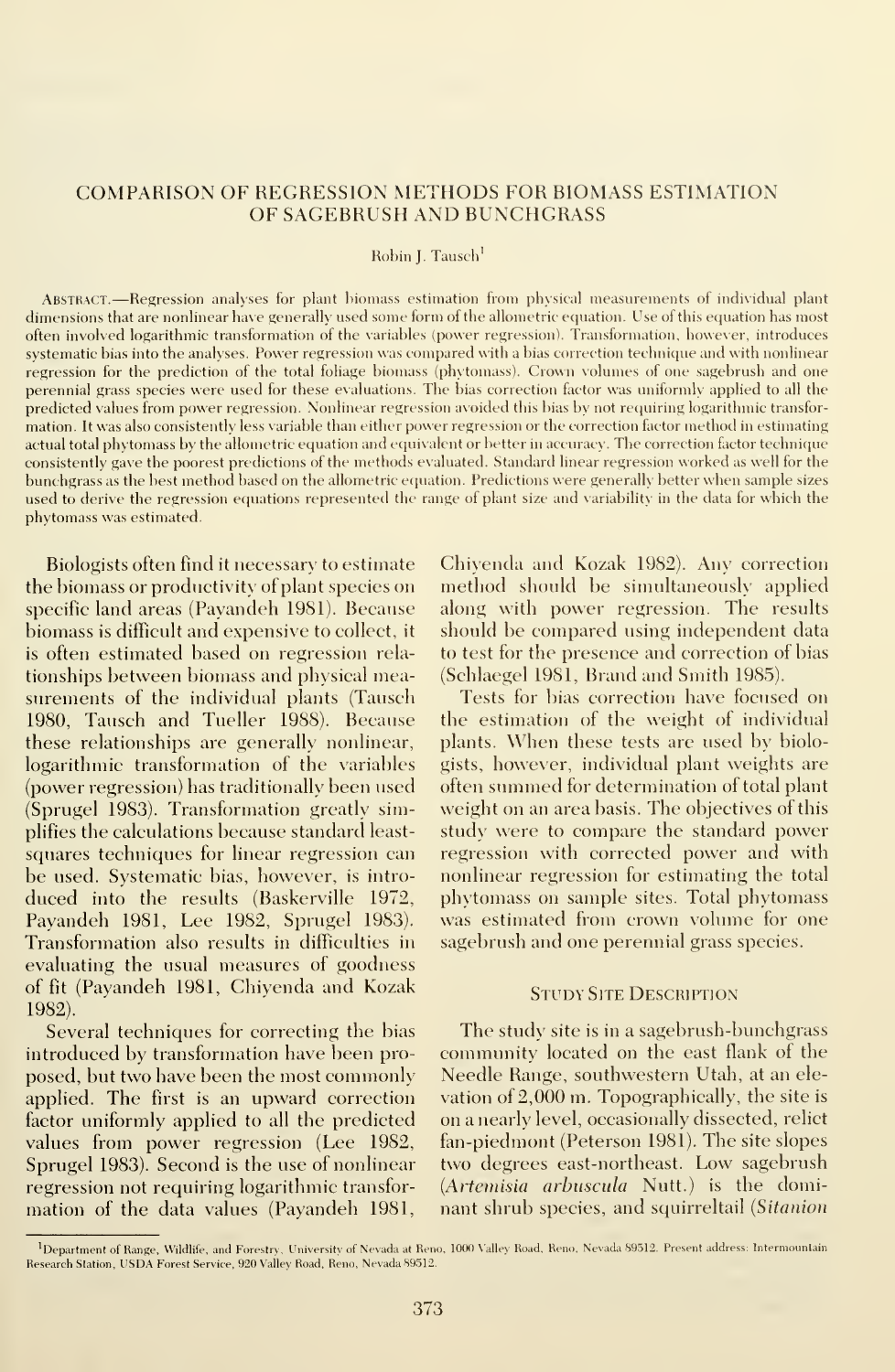hystrix  $[**Nutt.**]$  J. G. Smith) is the most abundant bunchgrass. A soil profile on the site has <sup>a</sup> 24-cm deep A horizon over an argillie horizon. A calcium-carbonate cemented Bkm horizon starts at 38 cm and extends to 50 cm. The soil is a fine-loamy, mixed, frigid Xerollic Paleargid. There was no evidence of grazing at the time of sampling (Tausch 1980).

#### **METHODS**

#### Data-collection Methods

All data used were collected on a single sample area. This concentrated the analysis on variation among the individuals of each species on the site. The 8-m-wide by 20-mlong sample area was divided into 10 subplots, each 4 m on a side (16 m $^2$ ). The entire area was  $^{\circ}$  ma sampled in  $1 \times 2$ -m microplots with eight microplots per subplot. All low sagebrush and squirreltail bunchgrass plants with their trunk or basal area half or more in a microplot were sampled. Each shrub was measured for its longest crown diameter, the diameter per pendicular to the longest, and its crown height. Crown height was the longest vertical measure of the portion of the crown containing green foliage. The green foliage (phyto mass) was individually collected for each shrub.

Squirreltail plants were individually measured for the longest diameter of their basal area, the diameter perpendicular to the longest, and culm height (Johnson et al. 1988). Grass phytomass was also collected by indi vidual plant. A total of 474 low sagebrush and 122 squirreltail bunchgrass were sampled.

Crown volume for the shrubs was computed using the formula for one-half of an ellipsoid (Tausch 1980). Crown volume for the grass plants was computed with the formula for the volume of a cylinder using the basal area and the average culm height. This is the shape for bunchgrass that generally gives the best results (Johnson et al. 1988).

#### Analysis Methods

Nonlinear regression analyses were based on the allometric equation  $(Y = aX^b)$ . For power regression both the X and Y variables were logarithmically transformed before analysis by linear regression (Payandeh 1981). Results from power regression were converted back to arithmetic form (antilogarithms) for most of the additional analyses. For nonlinear regression the parameters a and b were determined by an iterative technique. The correction factor (CF) for power regression was based on the square of the standard error of the estimate  $(SEE^2)$  computed from logarithmically transformed data (Sprugel 1983). The CF equaled the exponential of the  $SEE<sup>2</sup>$  divided by two  $(CF = exp [SEE^2/2])$ . The CF, a number greater than 1.0, was then multiplied by all the estimated phytomass values before summing for the total phytomass.

Schlaegel (1981) recommended that several statistics be used when comparing biomass estimation equations. A coefficient of deter mination  $({\rm r^z})$  and a standard error of the esti-  $$ mate were computed to compare the regression results. Also computed was a relative deviation. This was the difference between the estimated total phytomass and the actual total divided by actual total phytomass (%). Confidence limits for the relative deviations were computed using the chi-square tech nique from Freese (1960). The first two statistics permitted comparisons of the variability of the estimates by the different regression models. The last two were comparisons of how close the estimates were to the actual sampled total phytomass. All four statistics were computed from untransformed data as recom mended bv Pavandeh (1981) and Brand and Smith (1985).

Ten data or equation sets were used to compute the crown volume to phytomass regression tests for low sagebrush. Data from 2 ran domly selected subplots out of the 10 were combined for each equation set. Regression equations from each equation set were used to estimate total phytomass for the combination of the remaining 8 subplots (test sets) not used to derive each equation. Ten random groups of 4 subplots each were used in the equation sets to compute the crown volume to phytomass equations for the squirreltail bunchgrass. The resulting 10 regression equations were used to estimate the total phytomass for the combination of the 6 remaining subplots (test sets) associated with each of them. The random selections provided 10 estimates of total phytomass for each species using independent test sets (groups of 8 or 6 combined subplots, respectively).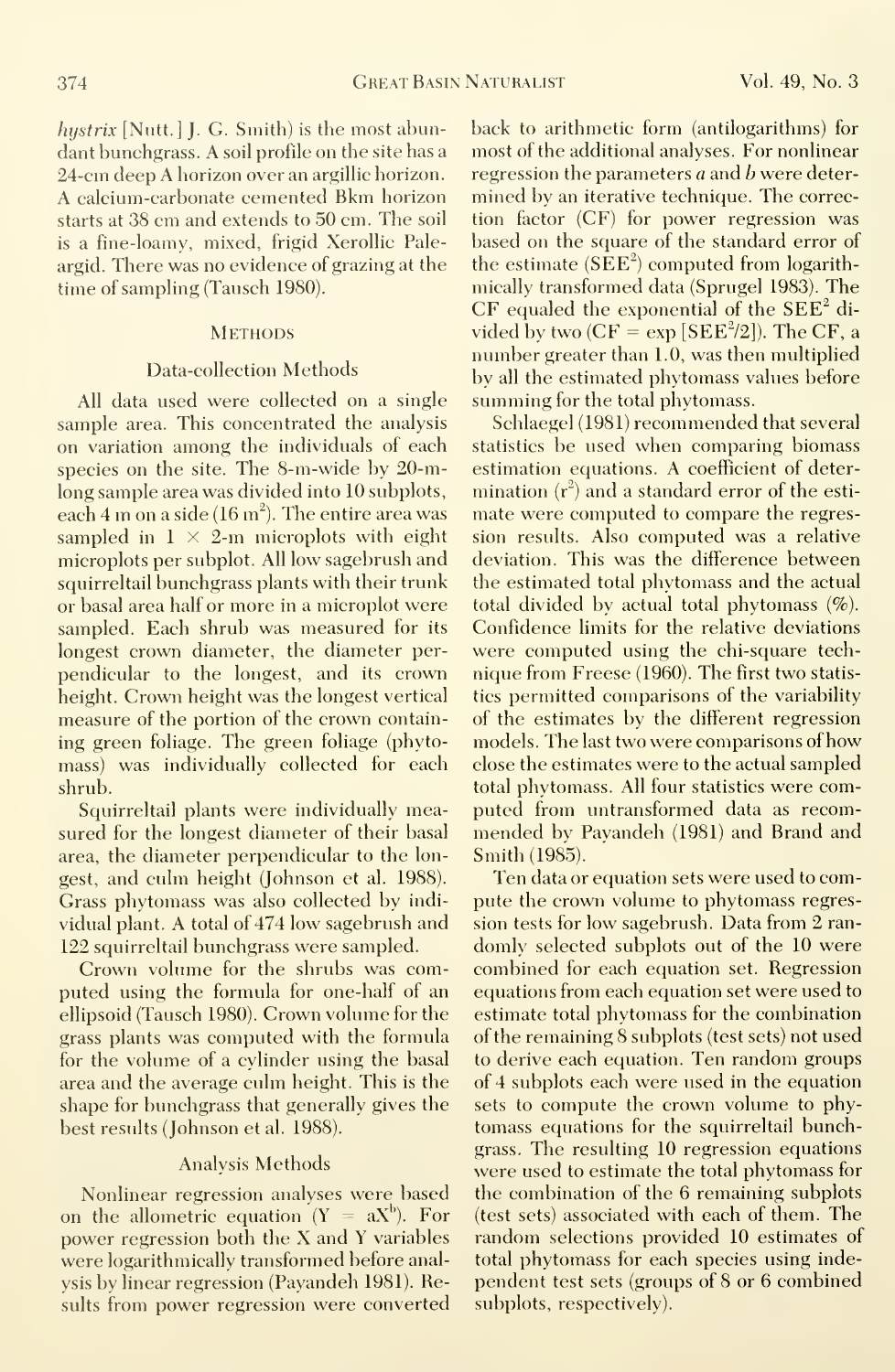Table 1. Sample size, maximum crown volume, and average foliage density in the plant crowns for Artemisia arbuscula in 10 equation sets (pairs of subplots randomly selected from 10) and in 10 test sets (combined 8 remaining subplots) associated with each equation set.

|                 |                | <b>Equation sets</b><br>$(2$ subplots) |                                             |                | Test sets<br>$(8 \text{ subplots})$                  |                                             |
|-----------------|----------------|----------------------------------------|---------------------------------------------|----------------|------------------------------------------------------|---------------------------------------------|
| Group<br>number | Sample<br>size | Maximum<br>crown<br>volume<br>$dm^3$   | Average<br>foliage<br>density<br>$(g/dm^3)$ | Sample<br>size | Maximum<br>crown<br>volume<br>$\langle dm^3 \rangle$ | Average<br>foliage<br>density<br>$(g/dm^3)$ |
| $\mathbf{I}$    | 46             | 29.15                                  | 4.50                                        | 428            | 65.60                                                | 4.98                                        |
| $\sqrt{2}$      | 63             | 65.60                                  | 4.57                                        | 411            | 37.90                                                | 4.97                                        |
| 3               | 110            | 30.63                                  | 5.34                                        | 364            | 65.60                                                | 4.81                                        |
| $\overline{4}$  | 100            | 14.93                                  | 5.44                                        | 374            | 65.60                                                | 4.81                                        |
| $\overline{5}$  | 138            | 30.63                                  | 5.54                                        | 336            | 65.60                                                | 4.73                                        |
| 6               | 118            | 16.89                                  | 5.83                                        | 356            | 65.60                                                | 4.69                                        |
| 7               | 117            | 65.60                                  | 5.15                                        | 357            | 37.90                                                | 4.81                                        |
| 8               | 50             | 65.60                                  | 4.68                                        | 424            | 37.90                                                | 4.94                                        |
| 9               | 121            | 29.15                                  | 4.94                                        | 353            | 65.60                                                | 4.89                                        |
| 10              | 77             | 37.90                                  | 4.34                                        | 397            | 65.60                                                | 5.08                                        |

Sample sizes were selected to be adequate for the site and to reflect the relative abundance of each species. Standard linear regression was also used with the bunchgrass data. Averages and standard deviations were computed for the  $r^2$ , standard error of the estimate, and the relative deviations for each combination of regression equation and species. Interpretation of the results included comparison of the densities of individual plants in the equation sets with the densities in the test sets used for each estimation. The ranges in crown volume and average foliage density in the plant crowns were also compared within and between the predicting and predicted data sets.

#### **RESULTS AND DISCUSSION**

Low sagebrush sample sizes for the 10 equation sets of random pairs of plots ranged from 46 to 138 individuals (Table 1). Sample sizes for the test sets of the combination of 8 remaining subplots associated with each equation set all exceeded 300 individuals. The largest maximum erown volume in the equation sets was about four times the smallest crown volume. In the test sets the smallest of the maximum crown volumes was more than half as large as the largest sampled. Maximum crown volume was less in the equation sets than in the test sets for 7 of the 10 pairs. Equation sets and test sets had a similar range in average foliage density in the plant crowns (Table 1). Squirreltail had sample sizes in the

equation sets (4 plots) ranging from 33 to 66 individuals (Table 2). In the test sets sample sizes were generally, but not always, higher than the number of individuals in the equation sets. Maximum squirreltail crown volumes in both the equation sets and the test sets had similar 2:1 ranges in size. Equation set values were less than test set values in 6 of the 10 pairs. The range in foliage density was also similar between sets (Table 2). The r<sup>2</sup> values for the low sagebrush equation sets were usually less for nonlinear regression than for power regression results (Table 3). Coineidentally, standard error of the estimates for low sagebrush was consistently less for nonlinear regression. The value of regression parameter  $b$  was consistently higher for power regression than for nonlinear regression  $(Table 3).$ 

Squirreltail bunchgrass regression results for the equation sets showed the same pattern as sagebrush but with a generally lower level of precision (Table 4). This appeared to be related to the lower sample size of the less abundant species. The relative increase in  $\mathrm{r}^z$ between power regression and nonlinear regression, however, was considerably larger than for sagebrush. The regression parameter  $b$  was larger for nonlinear regression than power regression, the opposite of the results for sagebrush. The regression parameter  $b$  for the nonlinear analysis results for squirreltail averaged very close to 1.0. Because of this, standard linear regression analysis was also used to derive prediction equations from the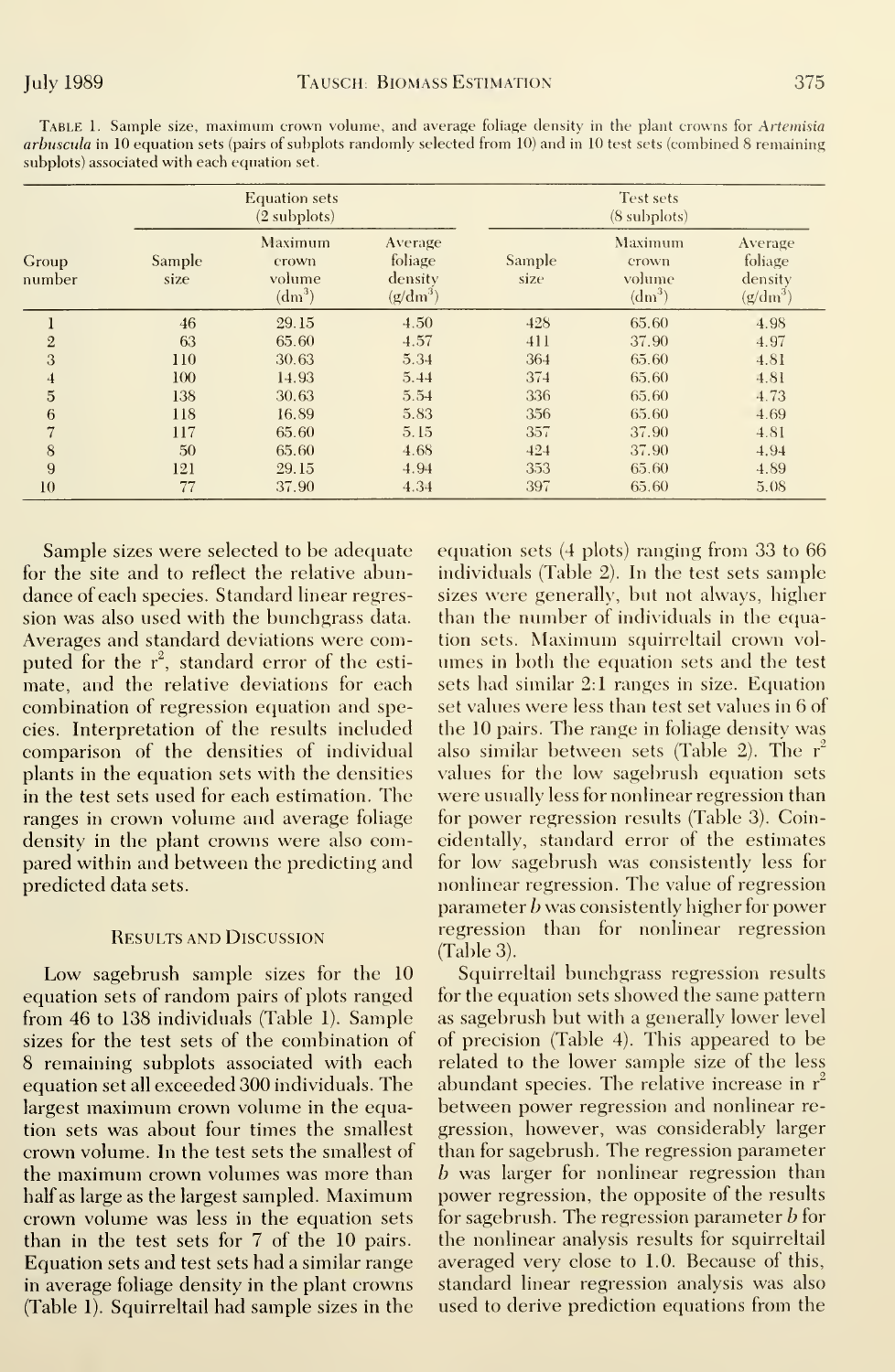TABLE 2. Sample size, maximum crown volume, and average foliage density in the plant crowns for Sitanion hystrix in 10 equation sets (groups of 4 subplots randomly selected from 10) and in 10 test sets (combined 6 remaining subplots) associated with each equation set.

|                 |                | <b>Equation sets</b><br>$(4$ subplots)     |                                             |                | Test sets<br>$(6$ subplots)                              |                                             |
|-----------------|----------------|--------------------------------------------|---------------------------------------------|----------------|----------------------------------------------------------|---------------------------------------------|
| Group<br>number | Sample<br>size | Maximum<br>crown<br>volume<br>$\rm (cm^3)$ | Average<br>foliage<br>density<br>$(g/dm^3)$ | Sample<br>size | Maximum<br>crown<br>volume<br>$\rm \left( cm^{3}\right)$ | Average<br>foliage<br>density<br>$(g/dm^3)$ |
|                 | 66             | 318.1                                      | 18.5                                        | 56             | 192.4                                                    | 15.2                                        |
| $\mathbf{2}$    | 50             | 164.9                                      | 17.1                                        | 72             | 318.1                                                    | 17.0                                        |
| 3               | 45             | 318.1                                      | 16.9                                        | 77             | 164.9                                                    | 17.3                                        |
| $\overline{4}$  | 44             | 164.9                                      | 16.8                                        | 78             | 318.1                                                    | 17.1                                        |
| $\overline{5}$  | 42             | 192.4                                      | 15.6                                        | 80             | 318.1                                                    | 17.8                                        |
| 6               | 54             | 164.9                                      | 15.9                                        | 68             | 318.1                                                    | 17.5                                        |
| $\overline{7}$  | 52             | 192.4                                      | 14.8                                        | 70             | 318.1                                                    | 18.2                                        |
| 8               | 54             | 318.1                                      | 18.0                                        | 68             | 164.9                                                    | 15.3                                        |
| 9               | 52             | 318.1                                      | 17.2                                        | 70             | 164.9                                                    | 16.8                                        |
| 10              | 33             | 164.9                                      | 15.4                                        | 89             | 318.1                                                    | 17.6                                        |

TABLE 3. Artemisia arbuscula crown volume to phytomass allometric regression analysis equations  $(Y = aX^b)$  by two methods for data for 10 equation sets, each composed of 2 randomly selected subplots.

|                           |        | Power regression |       |                          |              |       | Nonlinear regression |                          |
|---------------------------|--------|------------------|-------|--------------------------|--------------|-------|----------------------|--------------------------|
| Equation<br>set<br>number | a      | b                | $r^2$ | Standard<br>error<br>(g) | $\mathbf{a}$ | b     | $r^2$                | Standard<br>error<br>(g) |
|                           | 0.0238 | 0.823            | 0.90  | 7.68                     | 0.0939       | 0.670 | 0.96                 | 5.22                     |
| $\overline{2}$            | 0.0216 | 0.833            | 0.92  | 9.09                     | 0.0454       | 0.751 | 0.94                 | 7.43                     |
| 3                         | 0.0253 | 0.815            | 0.90  | 5.91                     | 0.0336       | 0.786 | 0.90                 | 5.87                     |
| $\overline{4}$            | 0.0217 | 0.832            | 0.86  | 5.30                     | 0.0543       | 0.725 | 0.87                 | 5.06                     |
| 5                         | 0.0227 | 0.835            | 0.94  | 4.54                     | 0.0378       | 0.776 | 0.95                 | 4.27                     |
| 6                         | 0.0239 | 0.831            | 0.90  | 5.39                     | 0.0261       | 0.821 | 0.90                 | 5.39                     |
| 7                         | 0.0248 | 0.829            | 0.90  | 8.45                     | 0.0606       | 0.726 | 0.96                 | 5.51                     |
| 8                         | 0.0328 | 0.795            | 0.93  | 9.24                     | 0.0664       | 0.716 | 0.96                 | 7.10                     |
| 9                         | 0.0235 | 0.826            | 0.90  | 6.23                     | 0.0757       | 0.691 | 0.94                 | 4.78                     |
| 10                        | 0.0309 | 0.782            | 0.81  | 9.85                     | 0.1039       | 0.651 | 0.84                 | 9.12                     |
| mean                      | 0.0251 | 0.820            | 0.90  | 7.17                     | 0.0598       | 0.731 | 0.92                 | 5.98                     |
| S.D.                      | 0.0038 | 0.018            | 0.037 | 1.92                     | 0.0257       | 0.053 | 0.042                | 1.48                     |

10 equation sets (Table 5). Linear regression had an average r<sup>2</sup> and standard error very similar to nonlinear regression.

#### **Low Sagebrush Predictions**

Nonlinear regression averaged a higher r<sup>2</sup> and a lower standard error of the estimate than either power or corrected power regression when predicting the test sets (Table 6). The variabilities for the  $r^2$  and standard error values were also less for nonlinear regression. Nonlinear regression had an average relative overestimate of actual total phytomass  $(+6.8\%)$  that was about 75% larger than the results of power regression  $(+3.9\%)$ . Corrected power regression had an average relative overestimate over twice that of power regression. Where average foliage densities for the equation sets were greater than for the test sets, the predictions generally had larger total phytomass overestimates than when they were less. This was modified by differences in the range in crown volume between equation and test sets.

Although power regression had a closer estimate of actual low sagebrush phytomass, both the maximum underestimate  $(-9.6\%)$ and overestimate  $(+14.2\%)$  exceed the same values for nonlinear regression  $(-2.0\%$  and  $+13.0\%$ , respectively). Based on the methods of Freese (1960), power regression predicted total phytomass within 10.4% of the actual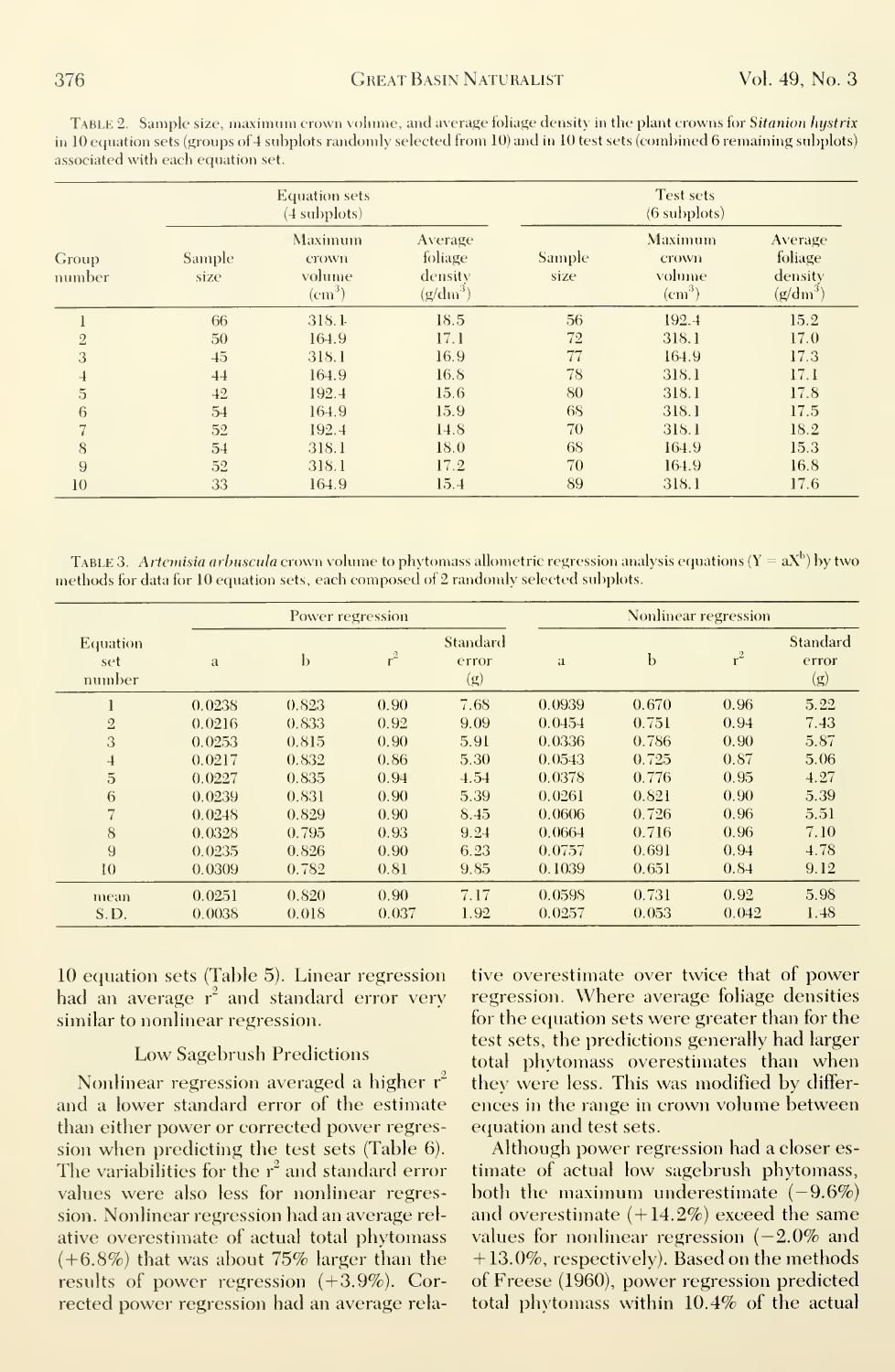|                           |        | Power regression |       |                          |        |             | Nonlinear regression |                          |
|---------------------------|--------|------------------|-------|--------------------------|--------|-------------|----------------------|--------------------------|
| Equation<br>set<br>number | a      | b                | $r^2$ | Standard<br>error<br>(g) | a      | $\mathbf b$ | $r^2$                | Standard<br>error<br>(g) |
|                           | 0.0361 | 0.785            | 0.72  | 0.061                    | 0.0157 | 1.03        | 0.90                 | 0.036                    |
| $\mathbf{2}$              | 0.0349 | 0.759            | 0.67  | 0.279                    | 0.0245 | 0.89        | 0.73                 | 0.250                    |
| 3                         | 0.0376 | 0.783            | 0.75  | 0.687                    | 0.0100 | 1.10        | 0.89                 | 0.447                    |
| $\overline{4}$            | 0.0508 | 0.667            | 0.67  | 0.335                    | 0.0164 | 0.99        | 0.80                 | 0.259                    |
| $\overline{5}$            | 0.0421 | 0.731            | 0.80  | 0.301                    | 0.0239 | 0.89        | 0.86                 | 0.257                    |
| 6                         | 0.0486 | 0.626            | 0.57  | 0.250                    | 0.0235 | 0.87        | 0.67                 | 0.216                    |
| $\overline{7}$            | 0.0376 | 0.720            | 0.77  | 0.242                    | 0.0221 | 0.88        | 0.84                 | 0.202                    |
| 8                         | 0.0382 | 0.801            | 0.80  | 0.573                    | 0.0162 | 1.02        | 0.90                 | 0.416                    |
| 9                         | 0.0319 | 0.812            | 0.76  | 0.644                    | 0.0114 | 1.08        | 0.91                 | 0.400                    |
| 10                        | 0.0324 | 0.786            | 0.79  | 0.326                    | 0.0206 | 0.93        | 0.85                 | 0.277                    |
| mean                      | 0.0390 | 0.747            | 0.73  | 0.370                    | 0.0184 | 0.97        | 0.84                 | 0.276                    |
| S.D.                      | 0.0064 | 0.061            | 0.07  | 0.200                    | 0.0053 | 0.09        | 0.006                | 0.121                    |

TABLE 4. Sitanion hystrix crown volume to phytomass allometric regression analysis equations  $(Y = aX^b)$  by two methods for data for 10 equation sets, each composed of 4 randomly selected subplots.

TABLE 5. Sitanion hystrix crown volume to phytomass linear regression analysis equations  $(Y = a + bX)$  for data for 10 equation sets, each composed of 4 randomly selected subplots.

|                           |           | Linear regression |       |                          |
|---------------------------|-----------|-------------------|-------|--------------------------|
| Equation<br>set<br>number | a         | b                 | $r^2$ | Standard<br>error<br>(g) |
| l                         | 0.0070    | 0.0183            | 0.90  | 0.358                    |
| $\overline{2}$            | 0.0733    | 0.0141            | 0.74  | 0.247                    |
| 3                         | $-0.0141$ | 0.0171            | 0.89  | 0.455                    |
| $\overline{4}$            | 0.0666    | 0.0145            | 0.81  | 0.254                    |
| 5                         | 0.0838    | 0.0134            | 0.86  | 0.254                    |
| 6                         | 0.0951    | 0.0115            | 0.70  | 0.207                    |
| 7                         | 0.0866    | 0.0118            | 0.85  | 0.195                    |
| 8                         | 0.0243    | 0.0175            | 0.90  | 0.416                    |
| 9                         | $-0.0133$ | 0.0175            | 0.90  | 0.405                    |
| 10                        | 0.0454    | 0.0141            | 0.85  | 0.277                    |
| mean                      | 0.0455    | 0.0150            | 0.84  | 0.307                    |
| S.D.                      | 0.0418    | 0.0025            | 0.070 | 0.0942                   |

at the 10% significance level. For nonlinear regression it was 11.4%, a difference much smaller than for the average of the overestimates. The greater precision of nonlinear regression resulted in estimates generally equivalent to those for power regression. The potential for extremes in over- or underprediction were also less for nonlinear regression. For corrected power regression, the confidence limit for the relative deviations was 14.0% of the actual at the 10% level of significance. The total range in the  $r^2$  values for nonlinear regression (.84–.92) was just over half that of power regression (.78–.93) and less than half that of corrected power regression

(.75-.94). Similar results occurred for the standard error of the estimate. The more representative the equation set was of the full site, the better the predictions generally were.

#### **Squirreltail Bunchgrass Predictions**

Test estimations of total squirreltail phytomass based on the allometric equation (Table 7) were more variable than those for low sagebrush (Table 6). Like the low sagebrush results, the least variability was with nonlinear regression. Unlike sagebrush, the best average accuracy for an average allometric estimate of total sampled squirreltail phytomass was with corrected power regression. Although the average for the relative deviations was the lowest for corrected power regression, its range of variation was greater than for either nonlinear regression or power regression. Nonlinear regression predicted total phytomass within 21.9% of the actual at the 10% level of significance. For corrected power regression it was 30.6% and for power regression it was 33.9% of the actual. The reduced variability for nonlinear regression resulted in the best predictions of squirreltail phytomass by the allometric equation. Differences in average foliage density between the equation sets and test sets (Table 2) were significantly correlated ( $r = .94$ ,  $P \le .01$ ) with the relative deviations in the predictions (Table 7). When foliage density in the equation set was greater than or less than the test set, the test set was proportionally over- or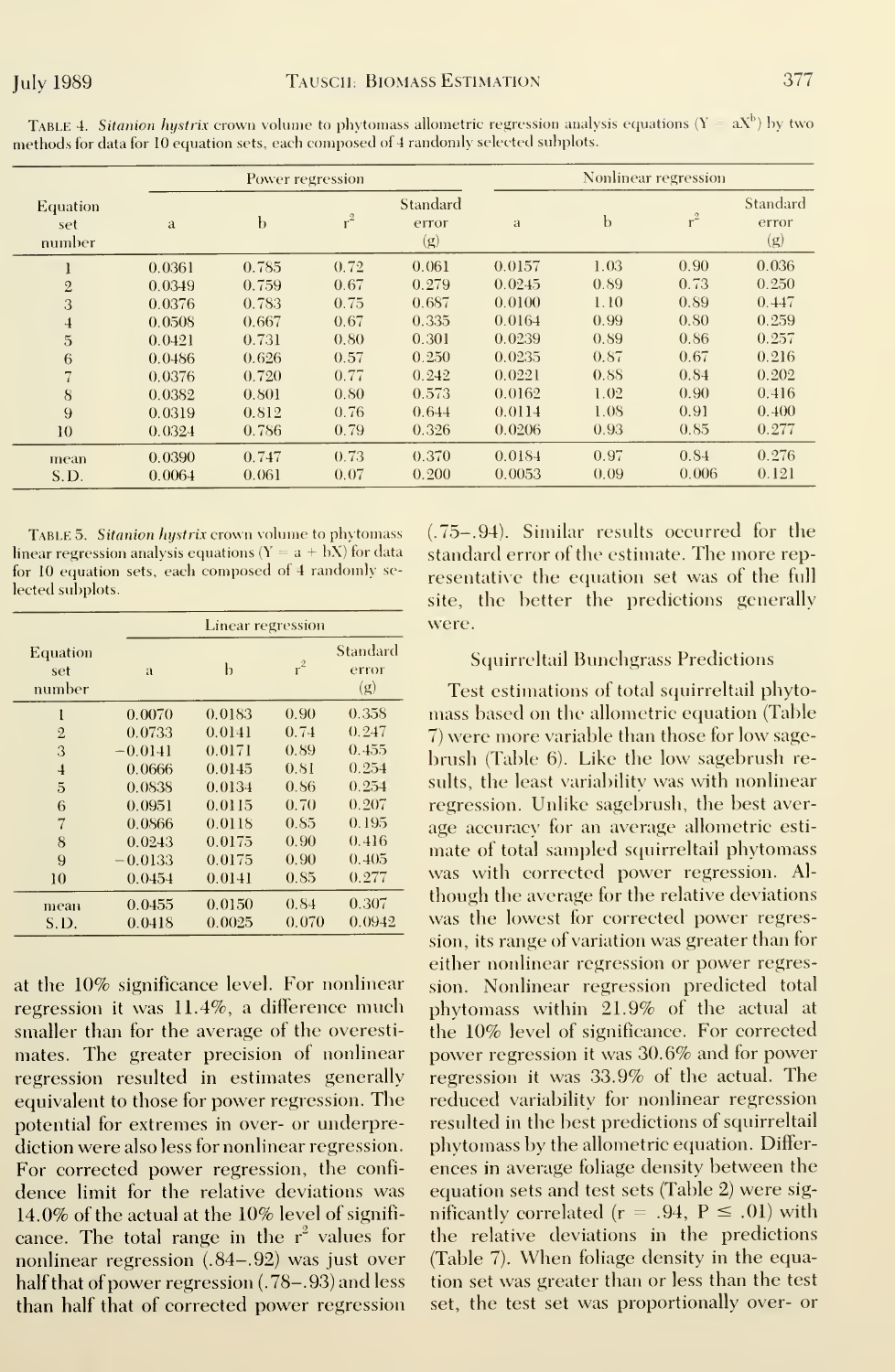|                           |               | Power regression         |                                    |               | Corrected power regression |                                    |                | Nonlinear regression     |                                    |
|---------------------------|---------------|--------------------------|------------------------------------|---------------|----------------------------|------------------------------------|----------------|--------------------------|------------------------------------|
| Equation<br>set<br>number | $r^2$         | Standard<br>error<br>(g) | Rel. dev.<br>of total<br>from act. | $r^2$         | Standard<br>error<br>(g)   | Rel. dev.<br>of total<br>from act. | $r^2$          | Standard<br>error<br>(g) | Rel. dev.<br>of total<br>from act. |
|                           | 0.88          | 7.01                     | 0.0067                             | 0.87          | 7.38                       | 0.0410                             | 0.90           | 6.47                     | 0.0661                             |
| $\overline{2}$            | 0.87          | 6.82                     | $-0.0060$                          | 0.84          | 7.73                       | 0.0765                             | 0.90           | 6.06                     | 0.0331                             |
| 3                         | 0.89          | 7.08                     | 0.0076                             | 0.87          | 7.74                       | 0.0577                             | 0.86           | 8.01                     | 0.1158                             |
| $\overline{4}$            | 0.89          | 7.45                     | $-0.0045$                          | 0.87          | 8.21                       | 0.0513                             | 0.92           | 6.45                     | $-0.0198$                          |
| 5                         | 0.82          | 9.28                     | 0.0952                             | 0.79          | 10.13                      | 0.1357                             | 0.88           | 7.63                     | 0.0819                             |
| 6                         | 0.83          | 9.14                     | 0.1183                             | 0.79          | 10.13                      | 0.1626                             | 0.84           | 8.89                     | 0.1198                             |
| 7                         | 0.78          | 8.85                     | 0.1417                             | 0.75          | 9.55                       | 0.1785                             | 0.87           | 6.87                     | 0.1299                             |
| 8                         | 0.85          | 7.26                     | 0.1007                             | 0.83          | 7.80                       | 0.1372                             | 0.88           | 6.61                     | 0.1350                             |
| 9                         | 0.88          | 7.59                     | 0.0254                             | 0.86          | 8.06                       | 0.0596                             | 0.90           | 6.67                     | 0.0295                             |
| 10                        | 0.93          | 5.54                     | $-0.0955$                          | 0.94          | 5.22                       | $-0.0438$                          | 0.91           | 6.26                     | $-0.0086$                          |
| mean<br>S.D.              | 0.86<br>0.041 | 7.60<br>1.174            | 0.0390<br>0.0730                   | 0.84<br>0.052 | 8.19<br>1.470              | 0.0863<br>0.0676                   | 0.89<br>0.0234 | 6.99<br>0.8983           | 0.0683<br>0.0575                   |

TABLE 6. Comparison of three allometric regression methods for determination of Artemisia arbuscula phytomass from crown volume. Equations were derived from combined data for equation sets of 2 random subplots (Table 3) out of 10 and used to estimate total phytomass for test sets of the combination of the remaining 8 plots.

TABLE 7. Comparison of three allometric regression methods for determination of Sitanion hystrix phytomass from crown volume. Equations were derived from combined data for equation sets of 4 random subplots (Table 4) out of 10 and used to estimate total phytomass for test sets of the combination of the remaining 6 plots.

|                                  |               | Power regression         |                                    |               | Corrected power regression |                                    |                | Nonlinear regression     |                                    |
|----------------------------------|---------------|--------------------------|------------------------------------|---------------|----------------------------|------------------------------------|----------------|--------------------------|------------------------------------|
| <b>Equation</b><br>set<br>number |               | Standard<br>error<br>(g) | Rel. dev.<br>of total<br>from act. | $r^2$         | Standard<br>error<br>(g)   | Rel. dev.<br>of total<br>from act. | $r^2$          | Standard<br>error<br>(g) | Rel. dev.<br>of total<br>from act. |
|                                  | 0.83          | 0.264                    | $-0.0213$                          | 0.81          | 0.282                      | 0.1573                             | 0.67           | 0.368                    | 0.1698                             |
| $\overline{2}$                   | 0.64          | 0.692                    | $-0.2898$                          | 0.73          | 0.597                      | $-0.1649$                          | 0.83           | 0.474                    | $-0.1075$                          |
| 3                                | 0.72          | 0.278                    | $-0.0250$                          | 0.72          | 0.280                      | 0.1167                             | 0.73           | 0.276                    | $-0.1477$                          |
| $\overline{4}$                   | 0.58          | 0.720                    | $-0.2758$                          | 0.66          | 0.648                      | $-0.1624$                          | 0.86           | 0.410                    | $-0.0988$                          |
| 5                                | 0.65          | 0.631                    | $-0.2254$                          | 0.72          | 0.565                      | $-0.1149$                          | 0.81           | 0.472                    | $-0.1573$                          |
| 6                                | 0.39          | 0.929                    | $-0.4526$                          | 0.50          | 0.844                      | $-0.3539$                          | 0.74           | 0.611                    | $-0.2608$                          |
| $\overline{7}$                   | 0.54          | 0.789                    | $-0.3778$                          | 0.64          | 0.700                      | $-0.2712$                          | 0.74           | 0.588                    | $-0.2715$                          |
| 8                                | 0.62          | 0.254                    | 0.2090                             | 0.47          | 0.300                      | 0.3609                             | 0.49           | 0.296                    | 0.1263                             |
| 9                                | 0.73          | 0.289                    | $-0.0827$                          | 0.74          | 0.285                      | 0.0042                             | 0.70           | 0.305                    | $-0.0725$                          |
| 10                               | 0.68          | 0.586                    | $-0.2528$                          | 0.76          | 0.510                      | $-0.1028$                          | 0.83           | 0.428                    | $-0.1466$                          |
| mean<br>S.D.                     | 0.64<br>0.120 | 0.543<br>0.251           | $-0.1794$<br>0.1978                | 0.67<br>0.111 | 0.501<br>0.204             | $-0.0531$<br>0.2151                | 0.74<br>0.1090 | 0.423<br>0.117           | $-0.0967$<br>0.1444                |

underestimated. Linear regression gave results for squirreltail better than any of the allometric-based methods (Table 8). It had the lowest average relative deviation and predicted total phytomass within 20.4% of actual at a 10% significance level. Squirreltail could also be analyzed by subdividing it into two parts. This would separate the nonlinear relationship of the smallest plants from the linear relationship of the larger plants. Each group could be analyzed separately to improve the estimation of the smallest plants.

#### **CONCLUSIONS**

Differences in total phytomass estimation

between the evaluated regression methods stem from the usually skewed distribution of plant sizes on a site. The more abundant, smaller plants generally had denser crowns with more phytomass per unit of crown volume than the larger plants. Logarithmic transformation of the data for power regression decreased the values for larger plants more than for the smaller ones in a regression analysis. This gave the smaller plants with their denser crowns greater weight. In nonlinear regression the larger plants contributed to the analysis results more in proportion to their size. These differences were evident in the consistently larger values of the regression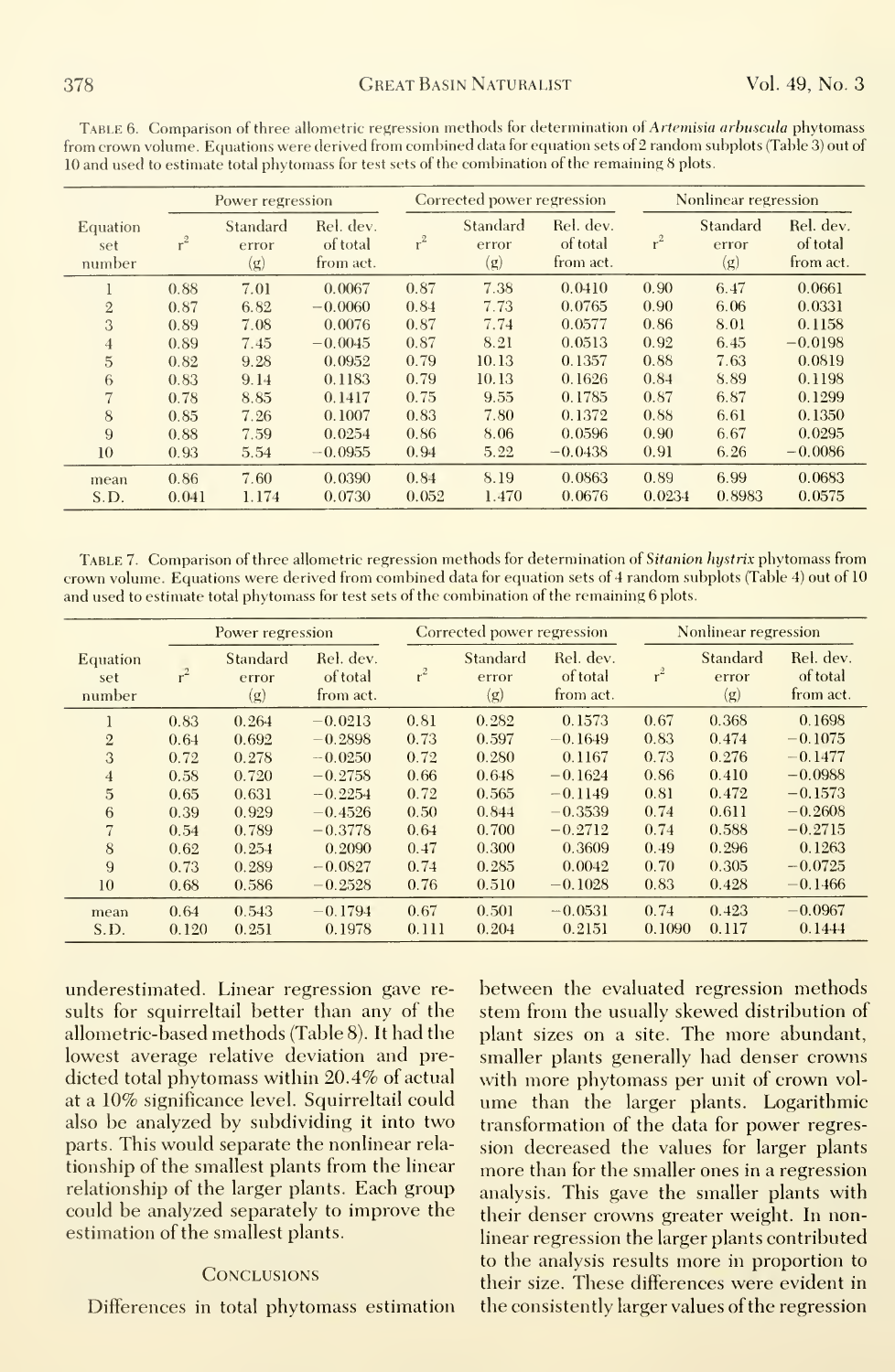TABLE 8. Linear regression prediction of Sitanion hystrix phytomass from crown volume. Equations were sion. The result from use of the power regresderived from combined data for equation sets of 4 random<br>subplots (Table 5) out of 10 and used to estimate table sign equation was, first, a small average subplots (Table 5) out of 10 and used to estimate total<br>phytomass for test sets of the combination of the remain-<br>underestimation of the smaller plants from phytomass for test sets of the combination of the remaining 6 plots.

|                           | Linear regression |                          |                                    |  |  |  |  |
|---------------------------|-------------------|--------------------------|------------------------------------|--|--|--|--|
| Equation<br>set<br>number | $r^2$             | Standard<br>error<br>(g) | Rel. dev.<br>of total<br>from act. |  |  |  |  |
| 1                         | 0.66              | 0.375                    | 0.2150                             |  |  |  |  |
| $\overline{2}$            | 0.85              | 0.443                    | $-0.0737$                          |  |  |  |  |
| 3                         | 0.73              | 0.275                    | $-0.0377$                          |  |  |  |  |
| $\overline{4}$            | 0.86              | 0.419                    | $-0.0594$                          |  |  |  |  |
| 5                         | 0.83              | 0.449                    | 0.1207                             |  |  |  |  |
| 6                         | 0.76              | 0.583                    | $-0.2292$                          |  |  |  |  |
| $\overline{7}$            | 0.76              | 0.568                    | $-0.2418$                          |  |  |  |  |
| 8                         | 0.47              | 0.301                    | 0.2116                             |  |  |  |  |
| 9                         | 0.69              | 0.310                    | 0.0126                             |  |  |  |  |
| 10                        | 0.84              | 0.410                    | $-0.1310$                          |  |  |  |  |
| mean                      | 0.74              | 0.410                    | $-0.0213$                          |  |  |  |  |
| S.D.                      | 0.12              | 0.106                    | 0.1632                             |  |  |  |  |

parameter  $b$  in power regression results than in nonlinear regression results for sagebrush. Previous tests of the use of the correction factor (Baskerville 1972, Lee 1982) have been based on populations of individual plants that have generally been well distributed over the size range of the data. Greater numbers of smaller plants is more generally the rule in typical western shrub communities. When low sagebrush data were analyzed with power regression, the result was a general overestimation of the phytomass of the larger plants. This usually more than compensated for any underestimation of the smaller plants by logarithmic transformation bias. In closed-stand, pinyon-juniper woodlands the largest trees contributed more to the total phytomass on a site (Tausch and Tueller 1988) than they did for low sagebrush in this study. With the greater importance of the larger plants, the average overestimation of total phytomass by crown volume with power regression was 35.3%. Average overestimation from nonlinear regression was only 5.7%. The overestimation by power regression was increased, and by nonlinear regression decreased, compared to low sagebrush.

For squirreltail, the differences between power and nonlinear regression were the opposite of those for sagebrush. The lower values of regression parameter  $b$  and the associated greater curvature of the line occurred with power, rather than nonlinear, regreslogarithmic transformation bias. Second, there were larger underestimations of the larger plants from the dominance of the analyses by the smaller plants. Nonlinear regression eliminated the underestimation of the larger plants, but this was partially offset by an increased underestimation of some of the more numerous, smaller plants. An initial decline in the phytomass density with increasing crown volume in squirreltail occurred at a much smaller relative plant size than with sagebrush. The relationship was very nearly constant (linear) for most of the larger plants. Because the larger plants dominated the nonlinear regression analyses, the values of the parameter b were very close to 1.0 (Table 7), and linear regression worked as well (Table 8).

The general reduction in phytomass density with increasing plant size for both species could not be exactly matched by the mathematical capabilities of either allometric-based or linear equations. This resulted in either over- or underestimates for at least one part of the regression curve, depending on which regression method was used.

Bias from logarithmic transformation of the data values is a mathematical reality. It is, however, modified by other data characteristics. Particularly important are the differences in the pattern of phytomass density decline with increasing plant size, the distribution of plant sizes, and the sample size differences between data sets. The more the data set used to derive the estimation equations represented the data set being predicted, the better the results.

Nonlinear regression was the better choice for sagebrush despite the greater computation effort involved. It was nearly as accurate and had a much lower variability than the other two allometric-based methods. This lower variability appeared to be related to a better reflection of the crown phytomass density of the more dominant larger plants. The correction factor method should not be used for these types of data because it consistently had the poorest predictions.

#### **ACKNOWLEDGMENTS**

This research was done under a grant from the School of Graduate Studies, University of